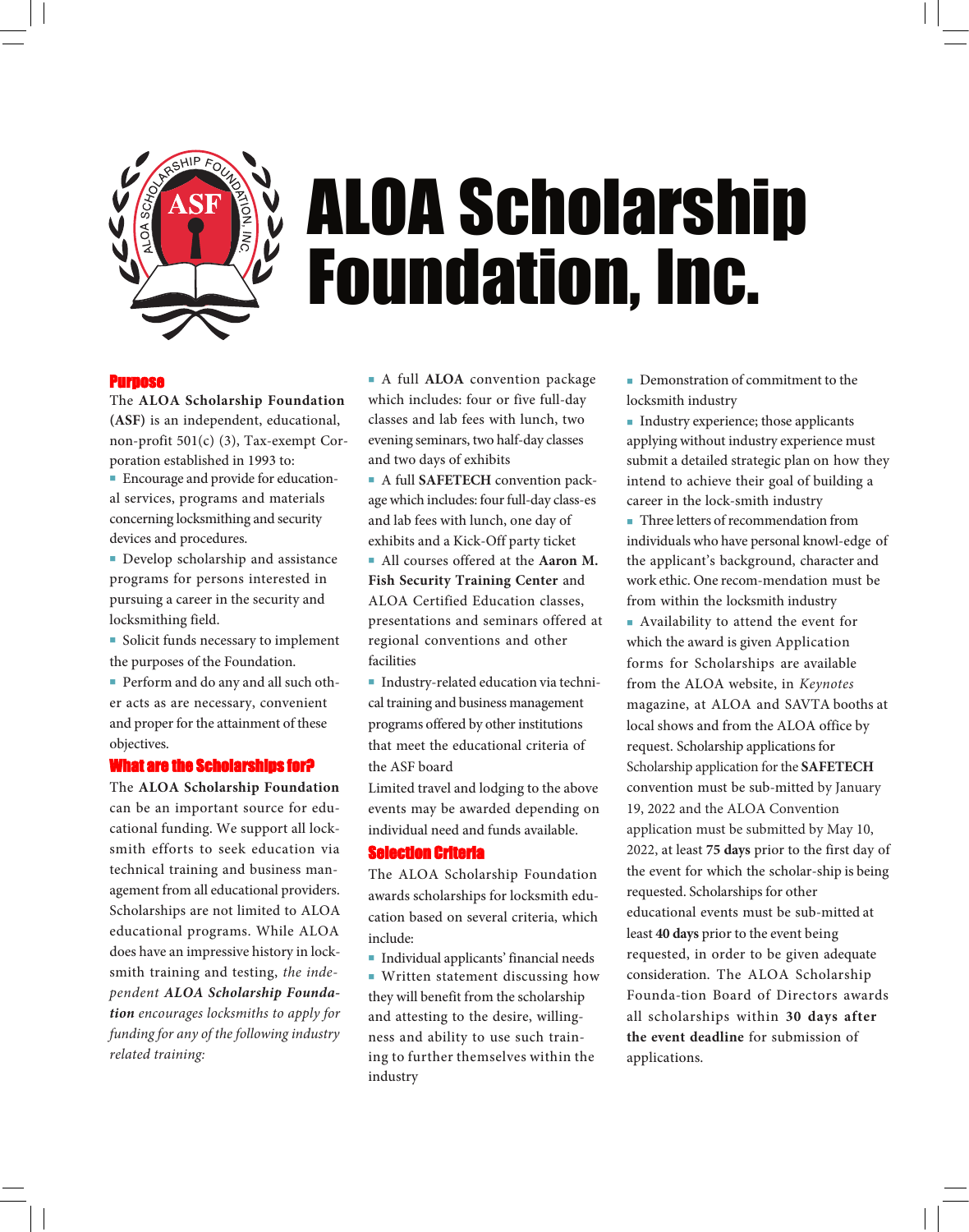

# **ALOA Security Professionals Association, Inc.**

Headquarters Office . 1471 Prudential . Dallas, Texas 75235 214-819-9733 - FAX 214-819-9736 aloa.org asf@aloa.org dawne@aloa.org





FULL NAME HERE

CLASS WISHING TO ATTEND

| <b>IMPORTANT</b><br><b>Letter from Applicant Received</b><br>Use this Checklist<br><b>Letter of Reference #1 Received</b><br>to make sure that<br>you have included<br><b>Letter of Reference #2 Received</b><br>all of the necessary<br><i>documents to</i><br><b>Letter of Reference #3 Received</b><br>process your<br><i>application.</i><br><b>Recent Tax Return Included</b><br><i>Every item is</i><br><b>Photograph enclosed?</b><br>needed!<br><b>Received by Deadline?</b><br>$(75$ days before convention and $40$<br>days before non-convention education<br>event.)<br><b>NOTES:</b> | <b>Application Form Completed</b> |  |
|---------------------------------------------------------------------------------------------------------------------------------------------------------------------------------------------------------------------------------------------------------------------------------------------------------------------------------------------------------------------------------------------------------------------------------------------------------------------------------------------------------------------------------------------------------------------------------------------------|-----------------------------------|--|
|                                                                                                                                                                                                                                                                                                                                                                                                                                                                                                                                                                                                   |                                   |  |
|                                                                                                                                                                                                                                                                                                                                                                                                                                                                                                                                                                                                   |                                   |  |
|                                                                                                                                                                                                                                                                                                                                                                                                                                                                                                                                                                                                   |                                   |  |
|                                                                                                                                                                                                                                                                                                                                                                                                                                                                                                                                                                                                   |                                   |  |
|                                                                                                                                                                                                                                                                                                                                                                                                                                                                                                                                                                                                   |                                   |  |
|                                                                                                                                                                                                                                                                                                                                                                                                                                                                                                                                                                                                   |                                   |  |
|                                                                                                                                                                                                                                                                                                                                                                                                                                                                                                                                                                                                   |                                   |  |
|                                                                                                                                                                                                                                                                                                                                                                                                                                                                                                                                                                                                   |                                   |  |
|                                                                                                                                                                                                                                                                                                                                                                                                                                                                                                                                                                                                   |                                   |  |
|                                                                                                                                                                                                                                                                                                                                                                                                                                                                                                                                                                                                   |                                   |  |

**Deadline Date: Received Letter Sent: Accept/Reject Letter Sent: Notes:**